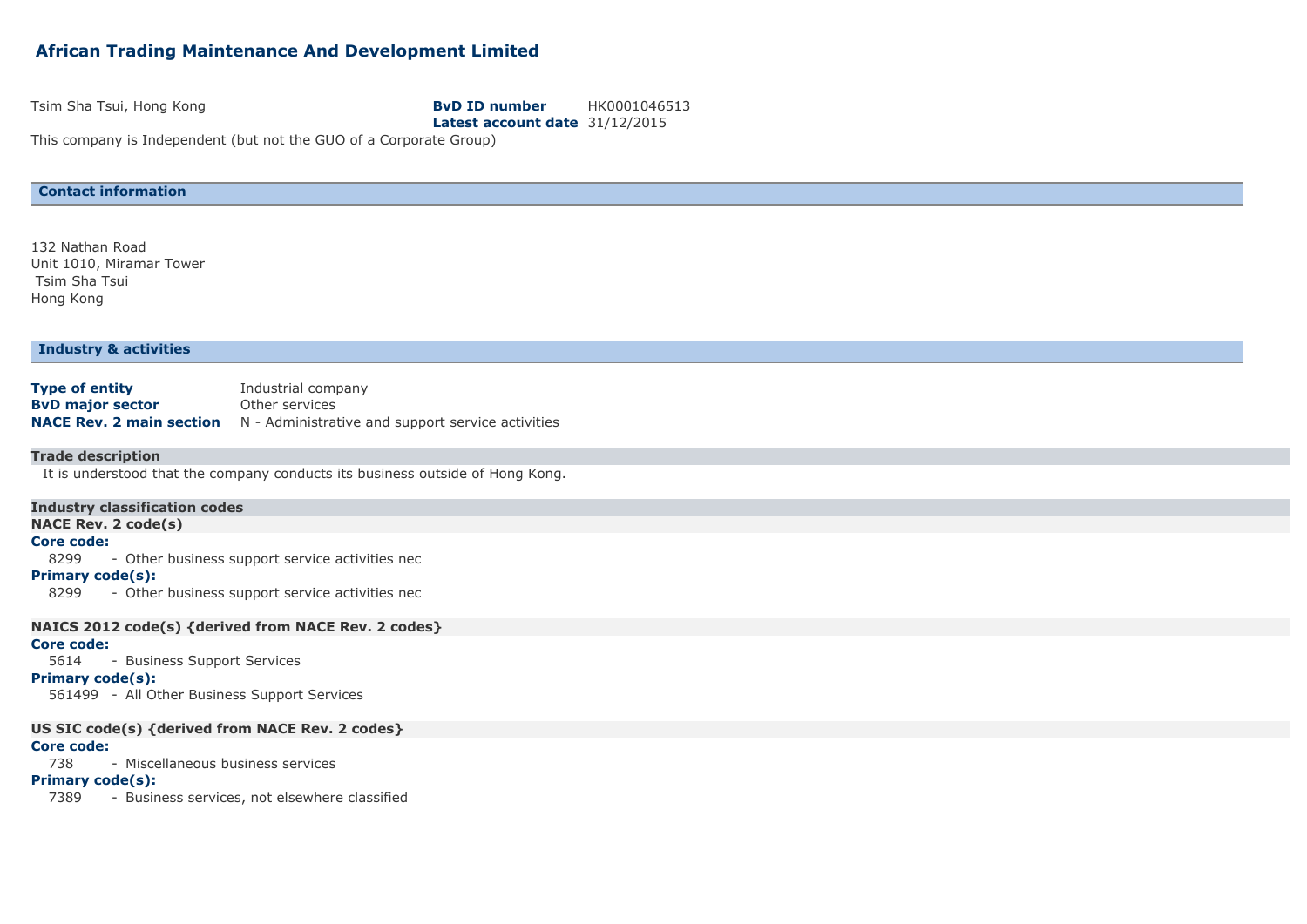There are no key financials available for this entity.

**Evolution of a key variable: Operating revenue (Turnover)**

*This company has no data for your selected year(s).*

## **Current Directors / Managers / Contacts**

Sources that rely on informal research and social networking are **shown**.

## **Boards & committees**

*= also shareholder*

**Name Original job title Body Body Source**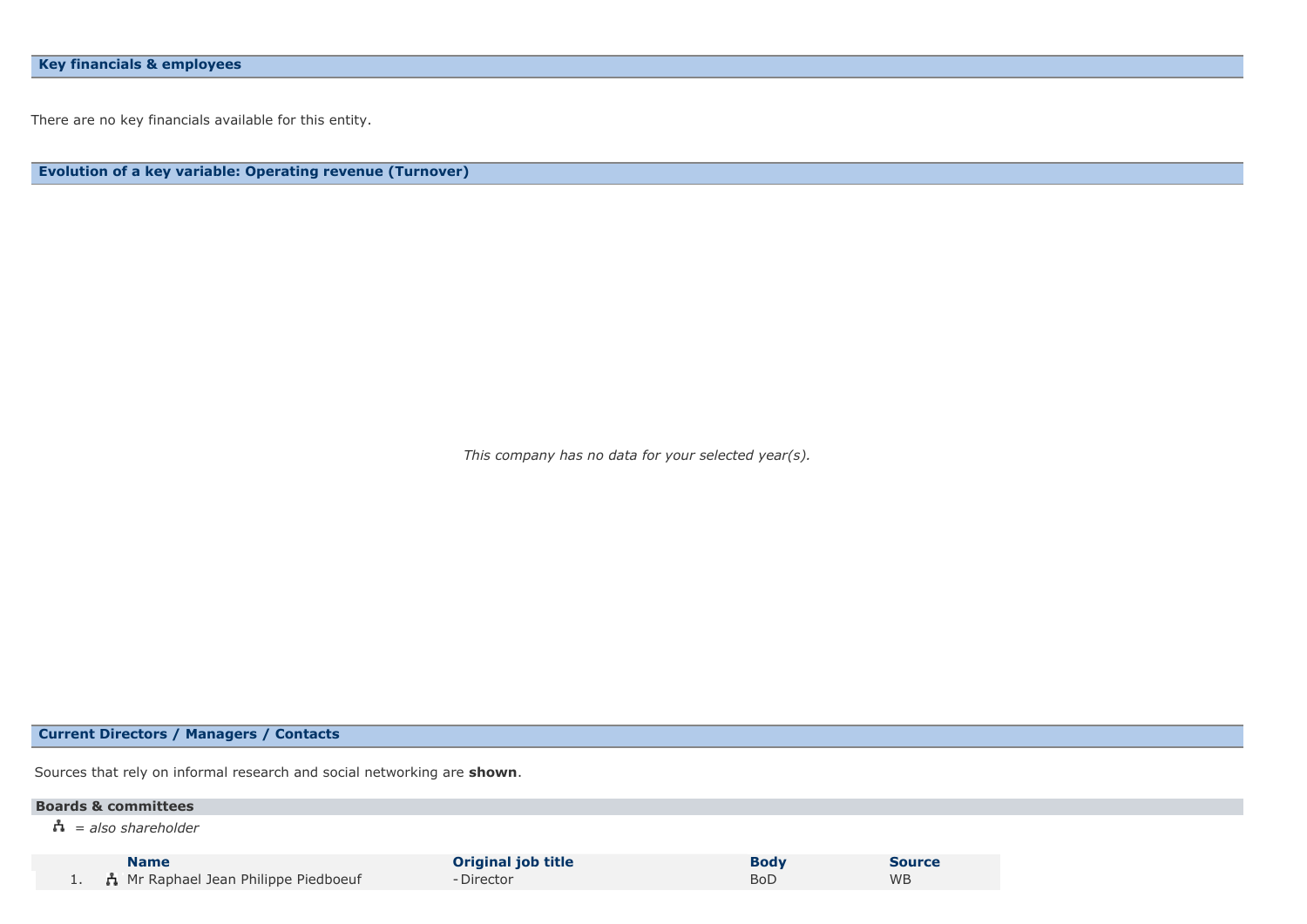| <b>Nationality:</b><br><b>Work Address:</b> | Current director/manager/contact positions are only held in this company.<br><b>Belgium</b><br>7 Rue Carlier 4000 Liege, Belgium |                                                      |           |
|---------------------------------------------|----------------------------------------------------------------------------------------------------------------------------------|------------------------------------------------------|-----------|
| ភ្នំ Mr Alain Wan<br>P338139642             | - Director                                                                                                                       | BoD<br>Worldbox (Hong Kong) (received on 26/02/2017) | <b>WB</b> |

**Current director/manager/contact positions are only held in this company.** Nationality: Belgium **Work Address:** 134 Rue Gatti De Gamond 1180 Brussels, Belgium

**Controlling shareholders**

#### **BvD Independence Indicator: U**

**Current definition of the UO:** path of min 25.01% of control, known or unknown shareholders

There is no information regarding the controlling shareholders available for this entity. See the Current shareholders report section for other shareholders.

## **Current shareholders**

#### **Current filter:**No filter

|                                       |                                                       | <b>Ownership</b> |      |           | <b>Source</b> | <b>Company information</b> |                                        |                          |                    |
|---------------------------------------|-------------------------------------------------------|------------------|------|-----------|---------------|----------------------------|----------------------------------------|--------------------------|--------------------|
| <b>Shareholder name</b>               | <b>Country Type Direct Total Source Date of Vari-</b> |                  |      |           |               |                            | Op.<br><b>Revenue</b><br>$(m$ USD) $*$ |                          | No of<br>employees |
| 1. MARC HENRI J. PIEDBOEUF            | BE                                                    |                  | n.a. | WB        | 03/2017       |                            |                                        |                          |                    |
| 2. MR ALAIN WAN                       | <b>BE</b>                                             |                  | n.a. | <b>WB</b> | 03/2017       |                            |                                        |                          |                    |
| 3. MR RAPHAEL JEAN PHILIPPE PIEDBOEUF | BE                                                    |                  | n.a. | WB        | 03/2017       |                            |                                        | $\overline{\phantom{0}}$ | $\sim$             |

\* *= For an insurance company the corresponding value is the Gross Premium Written and for a bank it is the Operating Income (memo)*

## **Shareholders history - at each closing date**

This list contains all known shareholders, with a known or unknown %.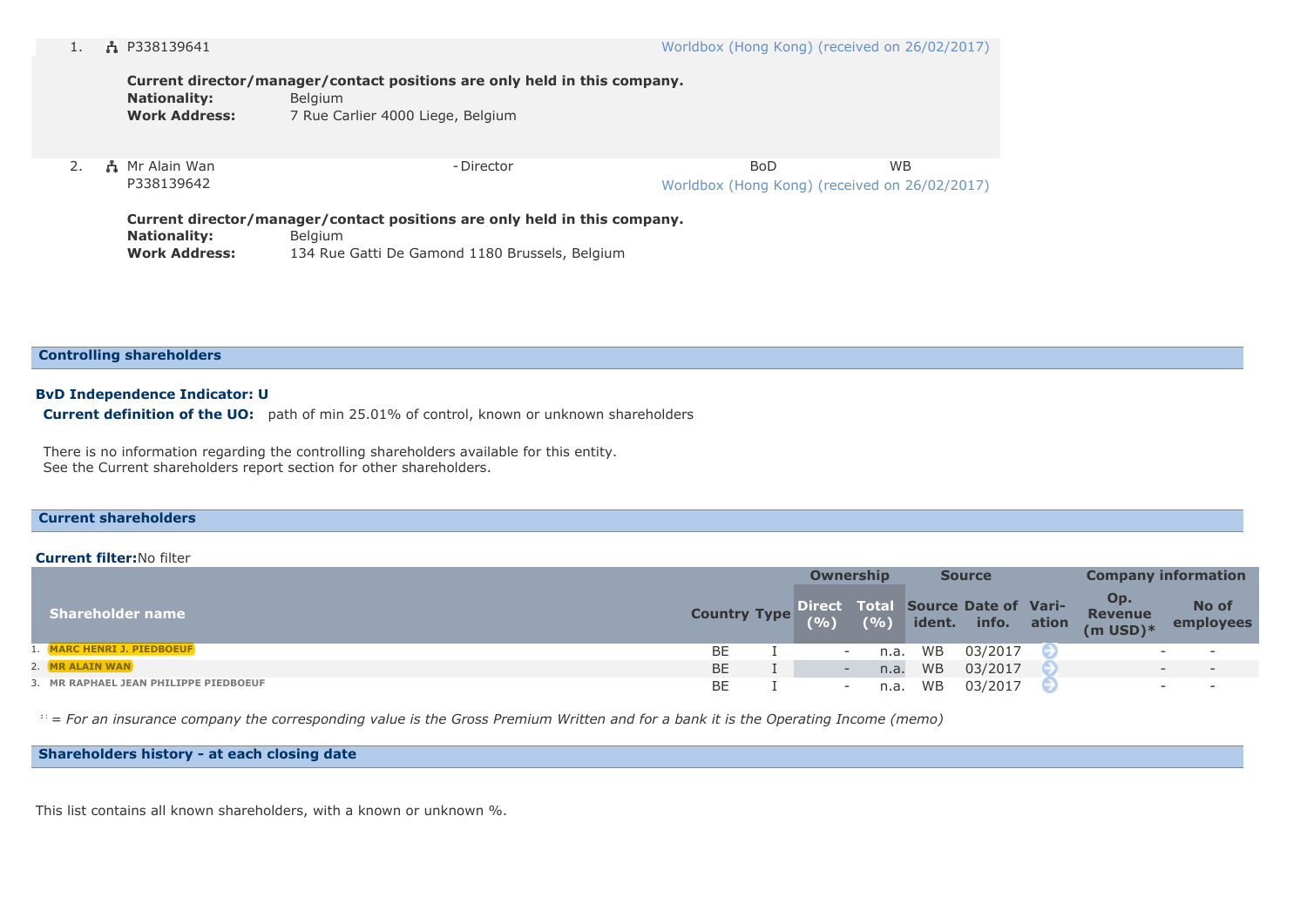|    | <b>Shareholder name</b>                   | <b>CountryType</b> | <b>Current</b><br><b>Info</b><br>$\cup$                  | <b>Net</b><br>change<br>$Cur-16$                     | 31/12<br>2016<br>$\cup$                                  | $ $ < Indep.Ind.                                    |
|----|-------------------------------------------|--------------------|----------------------------------------------------------|------------------------------------------------------|----------------------------------------------------------|-----------------------------------------------------|
| 1. | <b>MARC HENRI J. PIEDBOEUF</b>            | <b>BE</b>          | $\qquad \qquad -$<br>n.a.<br><b>WB</b><br>03/2017        | $\overline{\phantom{a}}$<br>$\overline{\phantom{a}}$ | n.a.<br><b>WB</b><br>11/2016                             | < Direct %<br>$<$ Total $%$<br>< Source<br>$<$ Date |
| 2. | <b>MR ALAIN WAN</b>                       | <b>BE</b>          | $\overline{\phantom{a}}$<br>n.a.<br><b>WB</b><br>03/2017 | $\overline{\phantom{a}}$<br>$\overline{\phantom{a}}$ | $\overline{\phantom{a}}$<br>n.a.<br><b>WB</b><br>11/2016 | < Direct %<br>$<$ Total %<br>$<$ Source<br>$<$ Date |
| 3. | <b>MR RAPHAEL JEAN PHILIPPE PIEDBOEUF</b> | <b>BE</b>          | $\overline{\phantom{a}}$<br>n.a.<br><b>WB</b><br>03/2017 | $\overline{\phantom{a}}$<br>$\overline{\phantom{a}}$ | $\overline{\phantom{0}}$<br>n.a.<br><b>WB</b><br>11/2016 | < Direct %<br>$<$ Total $%$<br>< Source<br>< Date   |

**Current subsidiaries**

There is no information regarding the subsidiaries of this entity.

# **Corporate group - by level**

**Current definition of the UO:** path of min 25.01% of control, known or unknown shareholders

This entity has no subsidiaries and has no GUO itself because the entity has no known shareholders with a known percentage (BvD Independence Indicator U). Therefore there is no Corporate Group.

**Shareholders history - current, previous and archived data**

### **Current filter:**No filter

This list contains all archived data links from 01/2001 for current and previous shareholders.

|                                   |                     |  |                          |       |           | Ownership                            |                                 | <b>Source</b>            | <b>Company information</b> |  |  |
|-----------------------------------|---------------------|--|--------------------------|-------|-----------|--------------------------------------|---------------------------------|--------------------------|----------------------------|--|--|
| <b>Shareholder name</b>           | <b>Country Type</b> |  | <b>Direct</b><br>(9/6)   | (9/6) | ident.    | <b>Total Source Date of</b><br>info. | Op.<br>Revenue<br>$(m$ USD $)*$ | No of<br>employees       |                            |  |  |
| Current shareholders:             |                     |  |                          |       |           |                                      |                                 |                          |                            |  |  |
| <b>1. MARC HENRI J. PIEDBOEUF</b> | BE                  |  | $\overline{\phantom{a}}$ | n.a.  | <b>WB</b> | 03/2017                              | $\overline{\phantom{a}}$        | $\overline{\phantom{0}}$ |                            |  |  |
|                                   |                     |  |                          | n.a.  | WB        | 11/2016                              |                                 |                          |                            |  |  |
|                                   |                     |  | $\overline{\phantom{a}}$ | n.a.  | <b>WB</b> | 05/2016                              |                                 |                          |                            |  |  |
| 2. MR ALAIN WAN                   | BE                  |  | $\overline{\phantom{0}}$ | n.a.  | <b>WB</b> | 03/2017                              |                                 |                          |                            |  |  |
|                                   |                     |  | $\overline{\phantom{a}}$ | n.a.  | <b>WB</b> | 11/2016                              |                                 |                          |                            |  |  |
|                                   |                     |  | $\overline{\phantom{a}}$ | n.a.  | WB        | 05/2016                              |                                 |                          |                            |  |  |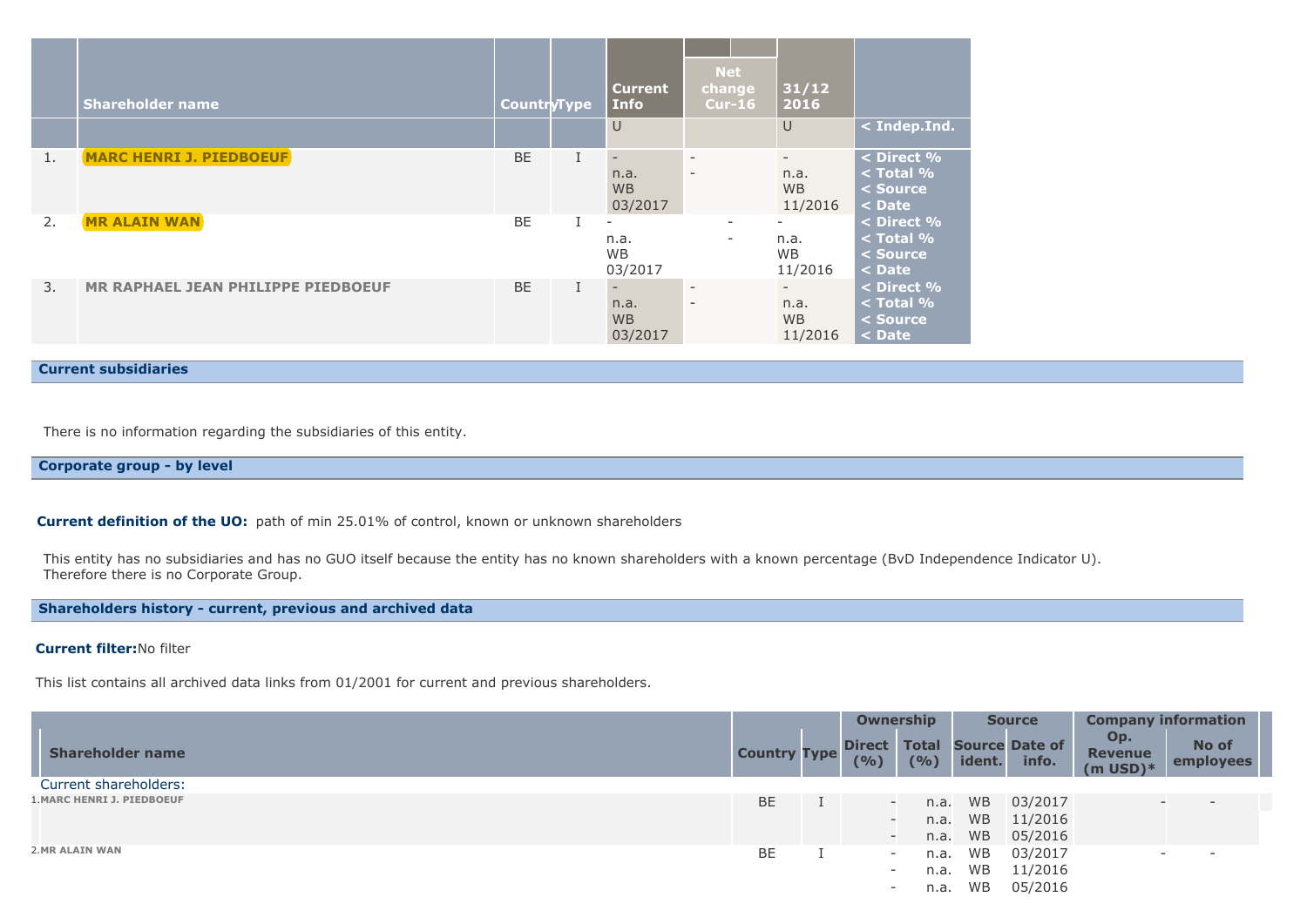|                                       |                     | Ownership              |       | <b>Source</b> |                                      | <b>Company information</b>             |                           |  |
|---------------------------------------|---------------------|------------------------|-------|---------------|--------------------------------------|----------------------------------------|---------------------------|--|
| <b>Shareholder name</b>               | <b>Country Type</b> | <b>Direct</b><br>(9/6) | (9/0) | ident.        | <b>Total Source Date of</b><br>info. | Op.<br><b>Revenue</b><br>$(m$ USD $)*$ | No of<br><b>employees</b> |  |
| 3. MR RAPHAEL JEAN PHILIPPE PIEDBOEUF | <b>BE</b>           |                        | n.a.  | <b>WB</b>     | 03/2017                              | $\overline{\phantom{a}}$               | $\overline{\phantom{a}}$  |  |
|                                       |                     |                        | n.a.  | <b>WB</b>     | 11/2016                              |                                        |                           |  |
|                                       |                     |                        | n.a.  | <b>WB</b>     | 05/2016                              |                                        |                           |  |

\* *= For an insurance company the corresponding value is the Gross Premium Written and for a bank it is the Operating Income (memo)*

# **Previous Directors / Managers / Contacts**

There are no previous directors / managers / contacts available for this entity.

## **Branches**

There is no branch location information for this entity.